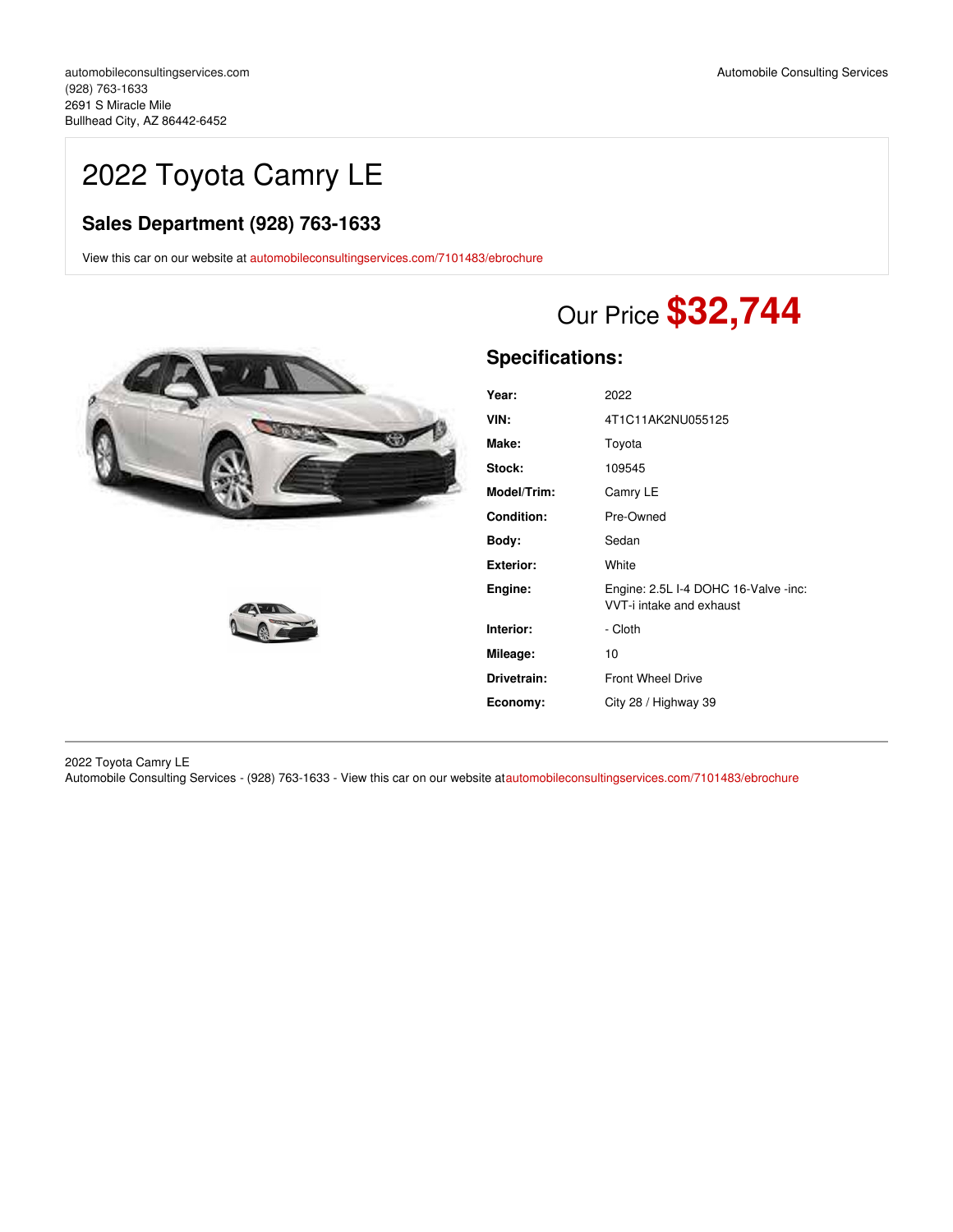

#### 2022 Toyota Camry LE

Automobile Consulting Services - (928) 763-1633 - View this car on our website a[tautomobileconsultingservices.com/7101483/ebrochure](https://automobileconsultingservices.com/vehicle/7101483/2022-toyota-camry-le-bullhead-city-az-86442-6452/7101483/ebrochure)

## **Installed Options**

#### **Interior**

- 1 12V DC Power Outlet- 1 Seatback Storage Pocket
- 6-Way Passenger Seat -inc: Manual Recline, Height Adjustment and Fore/Aft Movement
- 60-40 Folding Bench Front Facing Fold Forward Seatback Rear Seat Air Filtration
- Analog Appearance- Cargo Space Lights
- Carpet Floor Trim and Carpet Trunk Lid/Rear Cargo Door Trim
- Cruise Control w/Steering Wheel Controls- Day-Night Rearview Mirror
- Delayed Accessory Power- Distance Pacing- Driver / Passenger And Rear Door Bins
- Driver And Passenger Visor Vanity Mirrors w/Driver And Passenger Auxiliary Mirror
- Driver Foot Rest- Driver Seat- Dual Zone Front Automatic Air Conditioning
- Engine Immobilizer- FOB Controls -inc: Cargo Access and Windows- Fabric Seat Trim
- Fade-To-Off Interior Lighting- Front And Rear Map Lights
- Front Bucket Seats -inc: 8-way power-adjustable driver seat w/power lumbar support and 6-way adjustable front passenger seat
- Front Center Armrest and Rear Center Armrest- Front Cupholder
- Full Carpet Floor Covering- Full Cloth Headliner
- Full Floor Console w/Covered Storage, Mini Overhead Console w/Storage and 1 12V DC Power Outlet
- Gauges -inc: Speedometer, Odometer, Engine Coolant Temp, Tachometer, Trip Odometer and Trip Computer
- HVAC -inc: Underseat Ducts- Illuminated Locking Glove Box
- Interior Trim -inc: Piano Black Instrument Panel Insert and Chrome/Metal-Look Interior **Accents**
- Manual Adjustable Front Head Restraints and Fixed Rear Head Restraints
- Manual Tilt/Telescoping Steering Column- Outside Temp Gauge- Perimeter Alarm
- Power 1st Row Windows w/Front And Rear 1-Touch Up/Down
- Power Door Locks w/Autolock Feature- Power Rear Windows- Rear Cupholder
- Remote Keyless Entry w/Integrated Key Transmitter, 2 Door Curb/Courtesy, Illuminated Entry, Illuminated Ignition Switch and Panic Button
- Remote Releases -Inc: Power Cargo Access and Power Fuel

- Seats w/Cloth Back Material- Systems Monitor- Trip Computer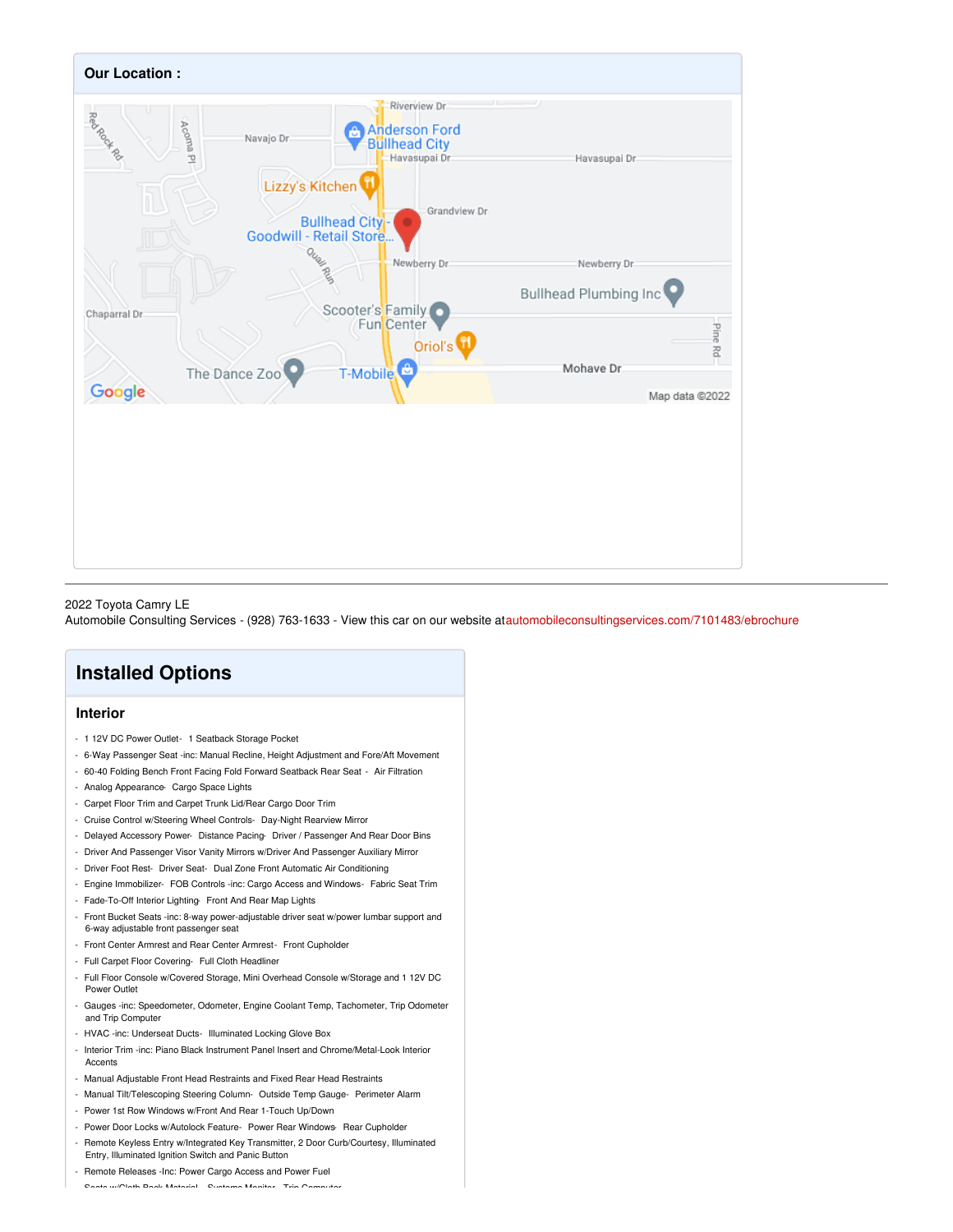- Seats w/Cloth Back Material- Systems Monitor- Trip Computer
- Urethane Gear Shifter Material- Valet Function

#### **Exterior**

- Auto On/Off Projector Beam Led Low Beam Daytime Running Auto High-Beam Headlamps w/Delay-Off
- Body-Colored Door Handles- Body-Colored Front Bumper
- Body-Colored Power Side Mirrors w/Manual Folding- Body-Colored Rear Bumper
- Chrome Side Windows Trim and Black Front Windshield Trim Clearcoat Paint
- Compact Spare Tire Mounted Inside Under Cargo- Fixed Rear Window w/Defroster
- Galvanized Steel/Aluminum Panels- Gray Grille- Headlights-Automatic Highbeams
- LED Brakelights- Light Tinted Glass- Steel Spare Wheel- Tires: 215/55R17 AS
- Trunk Rear Cargo Access- Variable Intermittent Wipers- Wheels w/Silver Accents
- Wheels: 7.5J x 17" Alloy

#### **Safety**

- 1 12V DC Power Outlet- 1 Seatback Storage Pocket
- 6-Way Passenger Seat -inc: Manual Recline, Height Adjustment and Fore/Aft Movement
- 60-40 Folding Bench Front Facing Fold Forward Seatback Rear Seat Air Filtration
- Analog Appearance- Cargo Space Lights
- Carpet Floor Trim and Carpet Trunk Lid/Rear Cargo Door Trim
- Cruise Control w/Steering Wheel Controls- Day-Night Rearview Mirror
- Delayed Accessory Power- Distance Pacing- Driver / Passenger And Rear Door Bins
- Driver And Passenger Visor Vanity Mirrors w/Driver And Passenger Auxiliary Mirror
- Driver Foot Rest- Driver Seat- Dual Zone Front Automatic Air Conditioning
- Engine Immobilizer- FOB Controls -inc: Cargo Access and Windows- Fabric Seat Trim
- Fade-To-Off Interior Lighting- Front And Rear Map Lights
- Front Bucket Seats -inc: 8-way power-adjustable driver seat w/power lumbar support and 6-way adjustable front passenger seat
- Front Center Armrest and Rear Center Armrest- Front Cupholder
- Full Carpet Floor Covering- Full Cloth Headliner
- Full Floor Console w/Covered Storage, Mini Overhead Console w/Storage and 1 12V DC Power Outlet
- Gauges -inc: Speedometer, Odometer, Engine Coolant Temp, Tachometer, Trip Odometer and Trip Computer
- HVAC -inc: Underseat Ducts- Illuminated Locking Glove Box
- Interior Trim -inc: Piano Black Instrument Panel Insert and Chrome/Metal-Look Interior **Accents**
- Manual Adjustable Front Head Restraints and Fixed Rear Head Restraints
- Manual Tilt/Telescoping Steering Column- Outside Temp Gauge- Perimeter Alarm
- Power 1st Row Windows w/Front And Rear 1-Touch Up/Down
- Power Door Locks w/Autolock Feature- Power Rear Windows- Rear Cupholder
- Remote Keyless Entry w/Integrated Key Transmitter, 2 Door Curb/Courtesy, Illuminated Entry, Illuminated Ignition Switch and Panic Button
- Remote Releases -Inc: Power Cargo Access and Power Fuel
- Seats w/Cloth Back Material- Systems Monitor- Trip Computer
- Urethane Gear Shifter Material- Valet Function

#### **Mechanical**

- 15.8 Gal. Fuel Tank- 2.80 Axle Ratio
- 4-Wheel Disc Brakes w/4-Wheel ABS, Front Vented Discs, Brake Assist and Hill Hold Control
- Battery w/Run Down Protection- Electric Power-Assist Speed-Sensing Steering
- Engine Auto Stop-Start Feature
- Engine: 2.5L I-4 DOHC 16-Valve -inc: VVT-i intake and exhaust
- Front And Rear Anti-Roll Bars- Front-Wheel Drive- Gas-Pressurized Shock Absorbers
- Multi-Link Rear Suspension w/Coil Springs- Single Stainless Steel Exhaust
- Strut Front Suspension w/Coil Springs
- Transmission: 8-Speed Direct Shift ECT-i Automatic -inc: sequential shift mode

### **Option Packages**

**Factory Installed Packages**

WHITE

-